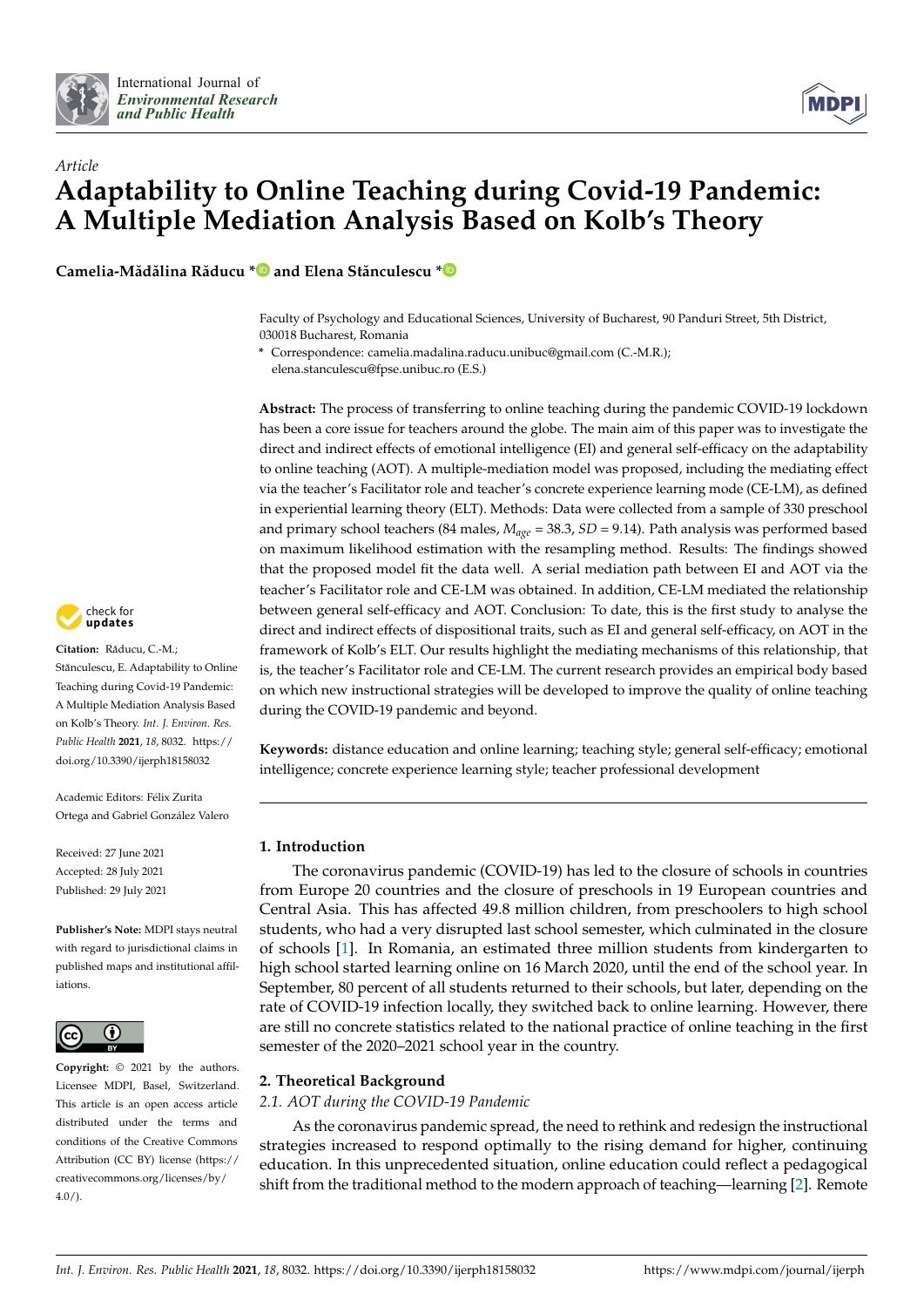education could also contribute to democratisation and the evolution of the scholarship of teaching [\[3\]](#page-10-2) by improving the ability to recognize which material is essential to the students' understanding and learning, to logically and consistently organize and deliver course material, and to seek solutions to use all the benefits provided by new technologies in the instructional process [\[4\]](#page-10-3). Thus, adaptable and innovative teacher behavior could be considered central to a competitive society that is advancing technologically with astonishing speed by promoting innovation in all its aspects among students in schools [\[5\]](#page-10-4).

However, in this context of benefits and challenges, teachers were forced to adapt in a very short time to online teaching. This process of adjustability has meant overcoming barriers, such as separation from their students [\[6\]](#page-10-5), accessing technological and digital infrastructures, and rapidly developing the digital competences necessary for online teaching, as well as ensuring that pupils had access to online teaching and learning activities [\[7\]](#page-10-6). In addition, teachers were required to ensure good collaboration with parents and careful monitoring of children's/students' behavior to identify and combat possible effects determined by the changing learning methods and social realities [\[8\]](#page-10-7). Thus, although this period represents also a great opportunity for innovation in education, most teachers felt ineffective, and dissatisfied with online learning [\[9\]](#page-10-8), even though they reported spending extra time becoming accustomed to the online teaching environment [\[10\]](#page-10-9). At the same time, they struggled in their personal lives to cope with stress and depressive symptoms due to the pandemic context [\[11\]](#page-10-10). In this sense of personal and professional challenges, increased levels of mental, social, and technical stress were reported among the teachers [\[12\]](#page-10-11).

Thus, as we saw in the first part of the section, although this period also offered great opportunities for expanding teaching skills in other learning environments, such as online, the existing literature on the impacts of COVID-19 on teaching has predominantly focused only on the difficulties faced by teachers during the process of transferring to online teaching [\[13\]](#page-10-12). Less attention has been paid to identifying and supporting the acquisition of teaching capacities that promote online teaching effectiveness. Because as we have previously noticed, most teachers have encountered various difficulties in adapting to online teaching, we consider it necessary to highlight those capacities that support online teaching, of which we consider adaptability to online teaching (AOT) to be essential for an effective teacher. Moreover, we consider that the identification of those factors that promote AOT could help teachers seek viable solutions to improve their instructional strategies in an online environment.

### *2.2. What Influences AOT?*

In this section, we analyse the conceptualisation of adaptability to online teaching (AOT), as well as its predictors such as teaching/learning styles, as defined by Kolb et al. [\[14\]](#page-10-13), as well as dispositional traits such as emotional intelligence (EI) and general self-efficacy. First, the definition used in this study for adaptability to online learning was proposed by Martin et al. [\[15\]](#page-10-14), who described it as individuals' capacity to constructively regulate psycho-behavioral functions in response to new, changing, and/or uncertain circumstances, conditions, and situations. Teachers' adaptability has been portrayed as a tripartite model to assess teachers' cognitive, behavioral, and emotional adaptability [\[16\]](#page-10-15).

## 2.2.1. Teaching Roles and Learning Styles in Kolb's Theory

Previous studies have shown that, in the pandemic context, teachers must not only assume the role of transmitting knowledge but also play the role of 'leader' and 'accompanier' through effective guidance and communication [\[17\]](#page-10-16), because, although there are many opportunities, applications, and automated digital environments in the world, none can replace a teacher [\[18\]](#page-10-17). Thus, the first factor that may influence AOT it is represented by the teacher's role or style. In this regard, experiential learning theory (ELT) [\[14\]](#page-10-13) provides a comprehensive conceptual framework through which teachers around the world can benefit from a viable learning model to support the process of adapting to online learning and to provide innovative design ideas for training activities, even in a remote environment.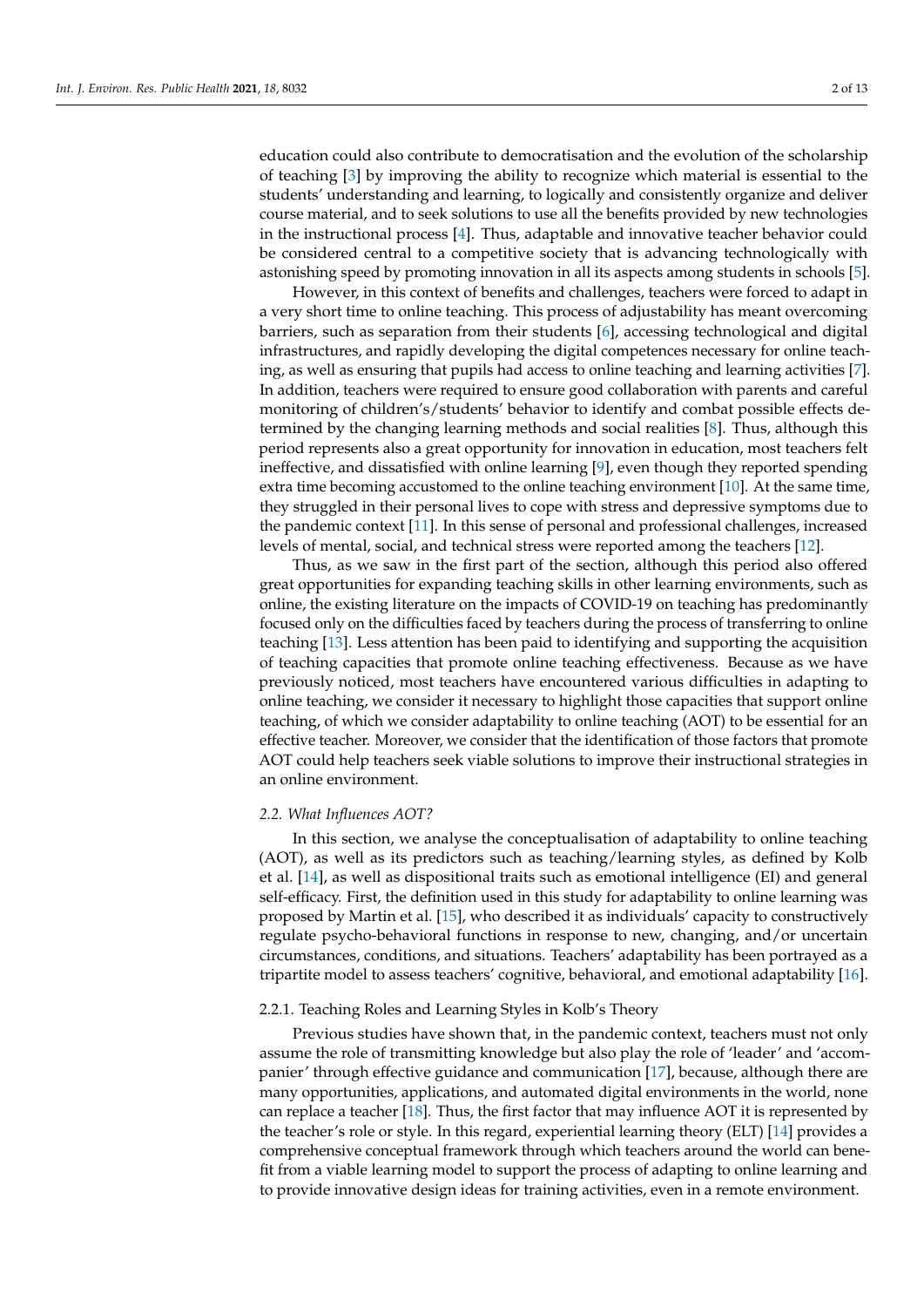The experiential educator is an essential concept grounded in ELT that defines the role of teacher in terms of teaching style. To support educators in applying experiential education concepts, Kolb, Kolb, Passarelli, and Sharma [\[14\]](#page-10-13) projected a framework—the Educator Role Profile (KERP)—that defines four key experiential educator roles: Facilitator, Subject Expert, Standard Setter/Evaluator, and Coach. The Facilitator and Coach are learner focus styles, and the Expert and Evaluator are subject focus styles. Each role represents bridges strategies [\[14\]](#page-10-13) between the four modes of learning: concrete experience (CE), reflective observation (RO), abstract conceptualisation (AC), and active experimentation (AE). 'The unique ways individuals spiral through the learning cycle based on their preference for the four different learning modes' [\[19\]](#page-11-0) forms the learning styles. The concrete experience learning mode (CE-LM) represents learning by 'touching and feeling', reflective observation (RO-LM) utilises 'watching and listening', abstract conceptualisation (AC-LM) is based on 'thinking', and active experimentation (AE-LM) involves 'learning by doing' [\[20\]](#page-11-1).

Concerning the link between teaching style and leaning style, some studies have shown that teachers tend to teach in the way they learn [\[21,](#page-11-2)[22\]](#page-11-3). In this regard, Kolb [\[14\]](#page-10-13) found an extremely significant relationship between an abstract learning style, subject orientation, and the roles of Expert and Evaluator, while teachers who learn in a concrete much prefer the role of Facilitator.

As we have seen in the first part of this section, the findings of previous studies argue that online education requires a flexible, creative, close-to-the-student teaching style, open to guiding students through a concrete learning process that transcends the screen and promotes intrinsic motivation to discover and to learn. In this sense, the Facilitator role, as described in ELT, seems to best ensure the necessary premises for a successful AOT, with the specific concrete experience learning style.

# **Hypothesis 1 (H1).** *A positive relationship was expected between AOT on one hand and the CE-LM and Facilitator role on the other.*

#### 2.2.2. AOT and Dispositional Traits

Another factor that the literature has regularly discussed as a strong predictor of adaptability to change is emotional intelligence (EI) [\[23–](#page-11-4)[26\]](#page-11-5). At the same time, EI promotes success in online learning [\[27\]](#page-11-6), improves readiness for online learning [\[28\]](#page-11-7), and prevents boredom in remote courses [\[29\]](#page-11-8). Moreover, this challenging pandemic period required teachers to have even greater emotional resources than usual [\[30\]](#page-11-9), to focus on increasing teacher–student connectedness using facial expressions and body language [\[30,](#page-11-9)[31\]](#page-11-10), and to maintain a cheerful disposition for improving students' mental and physical wellbeing [\[32,](#page-11-11)[33\]](#page-11-12). Thus, considering these findings, we can assume that EI promotes AOT.

Another dispositional trait that could play an important role in successful online teaching adaptability is general self-efficacy, defined as the individual's ability to use his or her own knowledge and skills to achieve the proposed goals [\[34\]](#page-11-13). High general self-efficacy has been proven to augment teachers' computer self-efficacy [\[35\]](#page-11-14), subjective well-being [\[34\]](#page-11-13), and job satisfaction [\[36\]](#page-11-15). As a particular form of self-efficacy, teacher self-efficacy has been shown to have a significant impact over teacher's choices of personal goals, perseverance in the face of adversity [\[37\]](#page-11-16) and motivation to use technology in the instructional–educational process [\[38\]](#page-11-17).

# **Hypothesis 2 (H2).** *Considering these findings, a positive association was expected between AOT and dispositional traits such as EI and general self-efficacy.*

#### 2.2.3. Teaching-Learning Mode and Dispositional Traits in AOT

As we saw in the first part of the theoretical background, most studies conducted during the pandemic focused on teachers' challenges, but only a few studies provided evidence of what a teacher should do to best adapt to online teaching and respond as well as possible to the educational needs of students. For example, a study conducted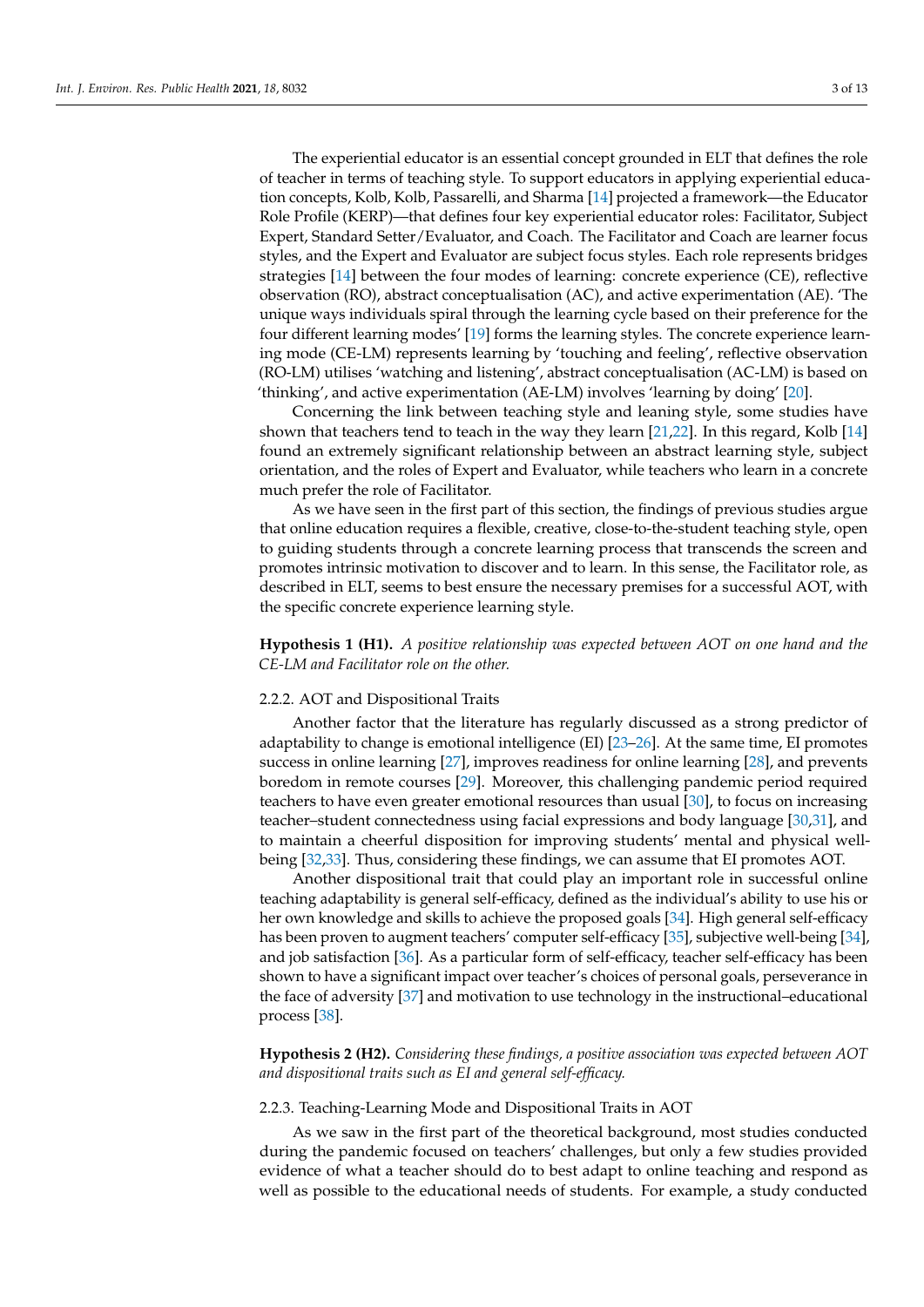during the pandemic [\[39\]](#page-11-18) showed most students trained from the Facilitator role produced<br>Health demonstration model is formed the relationship between the relationship between the relationship betwee the highest average values on their final exam, which improved students' enjoyment of<br>the concepts of the self-efficient of the fill was probed that the teacher's related the values of the course [\[40\]](#page-11-19). Another study [\[41\]](#page-11-20) suggested that the teacher's role should be relevant, effective, and close enough to students without losing sight of the native side effects of excessive screen time. From this finding, we can extract that the teacher should possess a high level of EI to be close to students and efficacious to produce relevant education. Teachers should teach using concrete experience, not overuse the screen, and adopt a redeficited style as a Facilitator. As described by Kolb [\[14\]](#page-10-13), the role warm and affirmative teaching style as a Facilitator. As described by Kolb [14], the role of Facilitator seems to best combine the richness of emotional resources, expressiveness, of Facilitator seems to best combine the richness of emotional resources, expressiveness, and openness to concrete experiences, with increased resilience, optimal management of Interest to concrete experiences, with increased resinence, optimal management was negative emotions, and perseverance in achieving personal goals.

**Hypothesis 3 (H3).** *Considering the mentioned aspects, it is expected that EI, general self-efficacy,* 

Hypothesis 3 (H3). Considering the mentioned aspects, it is expected that EI, general self-efficacy, CE-LM, and a teacher's Facilitator role will positively predict the AOT.

Furthermore, a multiple mediation model demonstrating the relationship between five concepts—AOT, Facilitator Role, CE-LM, EI, and general self-efficacy—was proposed Figure [1\)](#page-3-0), and using the data collected from preschool and primary school teacher, the following hypothesis were tested:

<span id="page-3-0"></span>

**Figure 1.** Proposed multiple mediation model. **Figure 1.** Proposed multiple mediation model.

**Hypothesis 4 (H4).** *The multiple-mediation model that includes the direct effect of EI and general self-efficacy of AOT, as well as indirect effects via the teacher's Facilitator role, respectively, CE-LM, has a good fit with the data.*

**Hypothesis 4a (H4a).** *The teacher's facilitator role mediates the relationship between EI and AOT.*

**Hypothesis 4b (H4b).** *CE-LM has a mediating role in the relationship between EI and AOT.*

**Hypothesis 4c (H4c).** *Here, serial mediation between EI and AOT through CE-LM and the teacher's Facilitator role.*

**Hypothesis 4d (H4d).** *The relationship between general self-efficacy and AOT is mediated through CE-LM.*

### **3. Methods**

*3.1. Participants*

The sample consisted of 330 (84 males,  $M_{age} = 38.3$ ,  $SD = 9.14$ ) teachers from urban (65.8%) and rural (34.2%) settings, employed full time. Their reported teaching experience was less than one year (4.5%), between two and five years (10.9%), between five and 10 years (19.1%), between 10 and 20 years (25.5%), and more than 20 years (40%). The sample included preschool ( $n = 108$ ) and primary school teachers ( $n = 222$ ).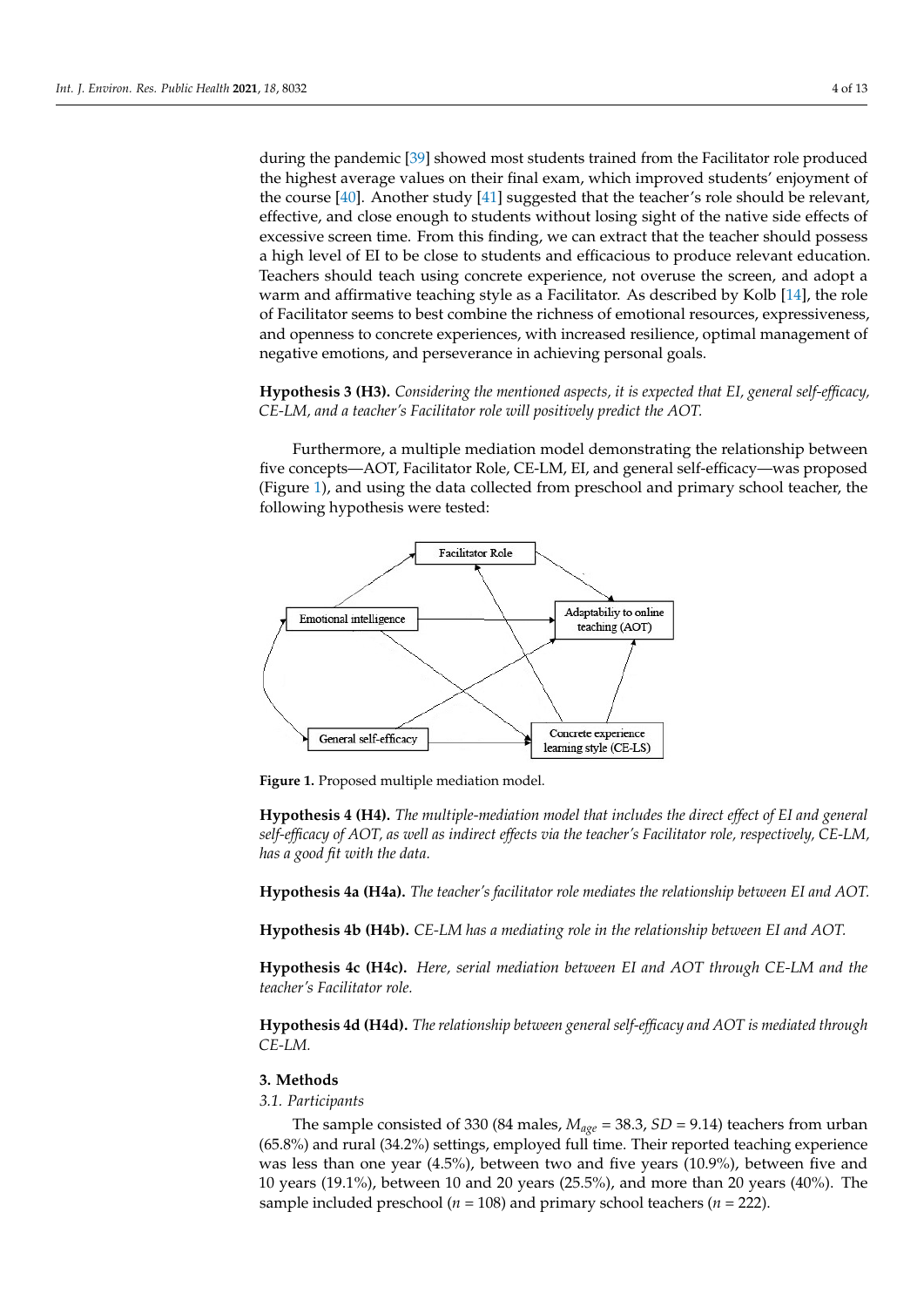# *3.2. Procedure*

The data were collected using an online survey via Google Forms. Participants were provided with an information sheet to read about the study and to consent before collecting data. The survey comprised two sections. The first section referred to participants' demographic information, such as gender, teaching grades, years of teaching experience, and urban or rural teaching environment. The second section involved reporting the levels of adaptability, general self-efficacy, EI, and the preference for a certain type of educator role and learning style. The research was ethically conducted under the Helsinki Declaration 1975, as revised in 2000. Approval for the study was granted by the university ethics committee. The data were collected and processed, respecting all the rights and guarantees provided in EU Regulation 2016/679 and Organic Law 3/2018 of 5 December on the Protection of Personal Information and guarantee of digital rights. Data were collected with a snowball sampling technique carried out on social networks and instant messaging during spring break in April 2021. The link to the online survey was posted with a short description of its purpose, the length of time needed to complete it, and invitations for others to share the link. In exchange for completing the questionnaires, certificates of participation in the research were provided for the teacher's personal file. The selection criteria for inclusion in this study were a primary or preschool level of teaching. All participants were voluntarily involved, with personal confidentiality guaranteed in all circumstances. They gave their written informed consent prior to filling out the questionnaire, after being informed of the research objectives and the anonymous nature of their answers.

#### *3.3. Measures*

The Adaptability to Online Teaching Scale (AOTS) [\[15\]](#page-10-14) was adapted to the online teaching domain and has a two dimension structure: a behavior-cognitive factor (e.g., 'I can revise the way I think about a new situation to help me through it'), and an affective factor (e.g., 'I can minimise frustration or irritation so I can deal with it best'). This Likert scale ranged from 1—completely disagree to 7—strongly agree, which was first validated as a two-dimensional structure among high school students. In the present research, the Cronbach's alpha for the entire scale was 0.94 (95% CI [0.93, 0.95]); 0.95 (95% CI [0.94, 0.96]) for the behavior—cognitive adaptability subscale; and 0.96 (95% CI [0.95, 0.97]) for the affective adaptability subscale, showing high internal consistency [\[42\]](#page-11-21).

The Kolb Educator Role Profile (KERP) [\[14\]](#page-10-13). This self-assessment tool includes items for individual teaching styles, beliefs about teaching and learning, and goals for the educational process and instructional practices. KERP was 'formatted in a forced-choice comparison series of 30 items' [\[14\]](#page-10-13), and each item relates to one of four educator roles: Facilitator (e.g., 'I aim for learners to develop a lifelong love of learning'), Expert in the Subject Matter (e.g., 'I share my subject matter knowledge and expertise'), Evaluator/Standard Setter (e.g., 'I use tests to evaluate learners' understanding of a subject') and Coach (e.g., 'I believe learning occurs best in a real-life context'). The pairing items are based on their statement type, and each role was paired to every other role three times. By adding the number of choices for each role, a score between zero and 15 is obtained. Combination scores were also calculated to determine a Subject Matter-versus Learner-centred ([Expert + Evaluator] − [Coach + Facilitator]) type of educator or an action versus meaning ([Evaluator + Coach] – [Facilitator + Expert]) focus of the educator. In the current study, the Cronbach's alpha for the subscales were: Facilitator 0.83 (95% CI [0.82, 0.85]), Expert 0.63, 95% CI [0.62, 0.65]), Evaluator 0.57 (95% CI [0.56, 0.59]), and Coach 0.72 (95% CI [0.71, 0.74]).

The Kolb Learning Styles Inventory 4.0 (KLSI 4.0) [\[19\]](#page-11-0) comprises 20 items (e.g., 'I learn: Thinking/Watching/Doing/Feeling'), covering four primary scores that measure an individual's relative emphasis on the four learning orientations—Concrete Experience (CE-LM), Reflective Observation (RO-LM), Abstract Conceptualisation (AC-LM), and Active Experimentation (AE-LM). Two combination scores measure an individual's preference for abstractness over concreteness (AC-CE) and action over reflection (AE-RO) [\[19\]](#page-11-0). KLSI 4.0 describes 20 situations with four choices each. It has a four-point Likert-type scoring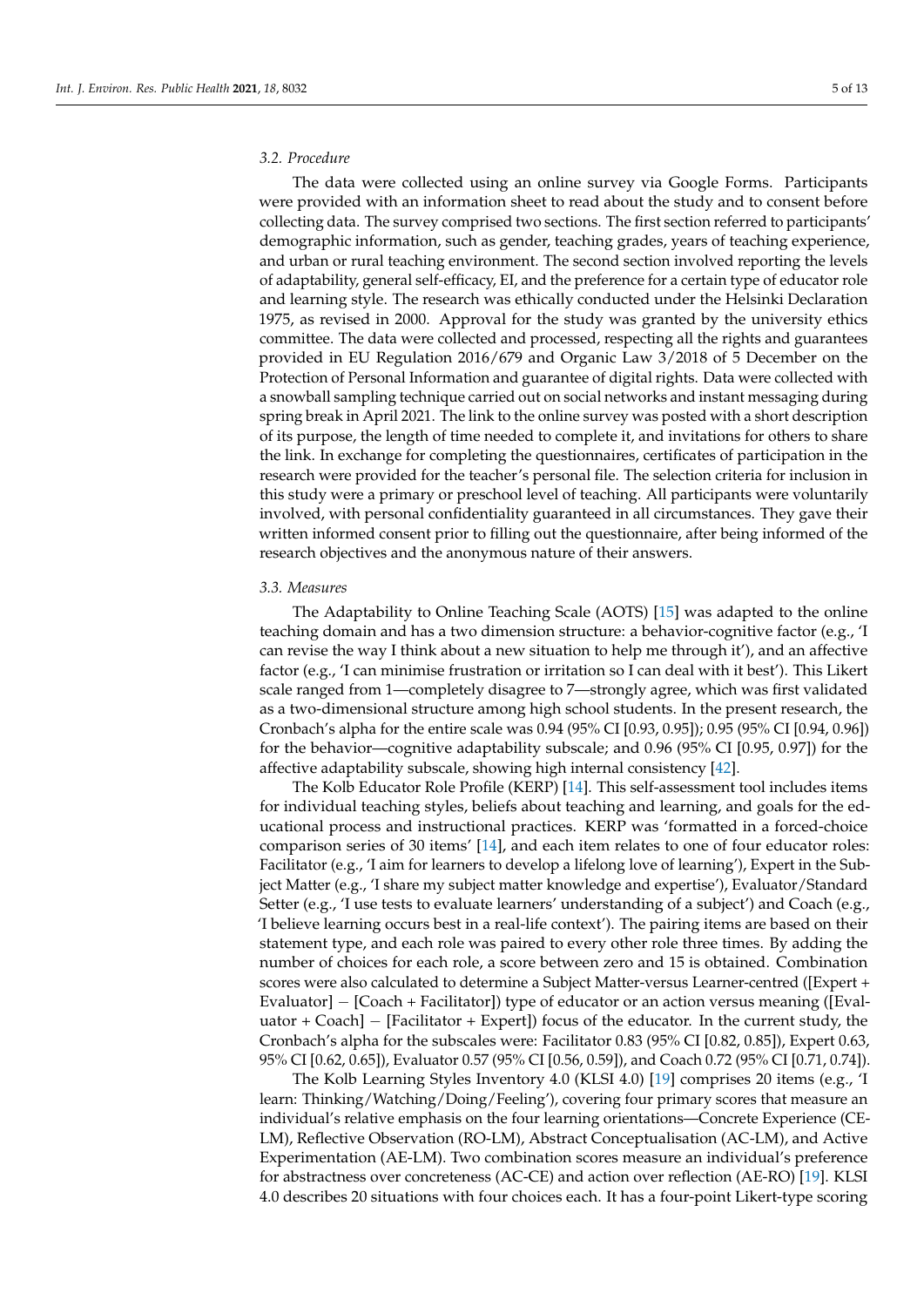scheme where, for each situation, the most suitable choice is scored at four, the second-most suitable one is scored at three, the third-most suitable is scored 2, and the least suitable one is scored at one. In the present research, the Cronbach's alpha for the subscales were: CE-LM 0.89 (95% CI [0.88, 0.91]), AC-LM 0.86 (95% CI [0.85, 0.87]), RO-LM 0.81 (95% CI [0.80, 0.83]), and AE-LM 0.79 (95% CI [0.78, 0.81]).

Trait Emotional Intelligence Questionnaire—Short Form for Adults (TEIQue-ASF); [\[43\]](#page-11-22). This scale consists of 30 items evaluated on a Likert scale from 1—completely disagree to 7—completely agree (e.g., 'Expressing my emotions with words is not a problem for me'; 'I often find it difficult to see things from another person's viewpoint'). The global EIT score was calculated by inversely rating 15 of the 30 items. For the four subscales, the score was divided by the number of items in the scale. In the present research, Cronbach's alpha was 0.90 (95% CI [0.88, 0.91]).

The General-Self Efficacy Scale (GSES) [\[44\]](#page-11-23). This psychometric scale has been used to measure the general sense of perceived self-efficacy and consists of 10 items (e.g., 'If I try hard enough, I can usually handle whatever comes my way') on a Likert scale from 1—not at all true to 4—exactly true. For the Romanian version of this scale, the Cronbach's alpha coefficient was 0.78 [\[45\]](#page-11-24). In the present research, Cronbach's alpha was 0.93 (95% CI [0.92, 0.94]).

#### *3.4. Statistical Analysis*

Statistical analyses used the Statistical Package for Social Sciences (SPSS 23) (IBM Corp. Released 2015. IBM SPSS Statistics for Windows, Armonk, NY, USA) and the Analysis of Moment Structure statistical package (AMOS 23) (IBM Corp. Released 2014., Chicago, IL, USA). First, descriptive statistics (mean, standard deviation) and skewness, kurtosis, univariate, and multivariate normality were computed. To test the first three hypotheses, Pearson product—moment correlations, and multiple linear regression analyses, were computed. The homoscedasticity of residuals in the regression and collinearity statistics were checked to ascertain the regression model was correct. Verifying the last hypothesis, a path analysis was conducted. Testing the statistical significance of the proposed theoretical model, three criteria suggested by Schumacker and Lomax [\[46\]](#page-11-25) were considered: (i) a non-statistically significant chi-square test; (ii) the statistical significance of each parameter estimate; and (iii) the extent of the parameter estimates to show that they are consistent with the substantive theory. The estimation method was maximum likelihood (MLE) with the bootstrapping technique (with 5000 bootstrapped samples), as recommended by Byrne [\[47\]](#page-11-26), for dealing with multivariate non-normal data. To calculate the total direct and indirect effects in the mediation model, the user-new estimands technique with the bias-corrected bootstrap method and 95% bootstrap confidence intervals was performed. Furthermore, several inferential goodness-of-fit statistics were used to determine the goodness of fit of the model. In addition to the chi-square test ( $\chi$ 2) and  $\chi$ 2/df, also used were the root mean square error of approximation (RMSEA), root mean square residual (RMR), standardised root means square residual (SRMR), goodness of fit index (GFI), adjusted goodness of fit index (AGFI), Bollen's incremental fit index (IFI), Tucker-Lewis fit index (TLI), and Bentler comparative fit index (CFI). As Hu and Bentler [\[48\]](#page-12-0) recommended, the cut-off criterion for GFI, AGFI, RFI, CFI, and TLI is  $\geq 0.95$ , for RMSEA < 0.06, for RMR the smaller the better, with zero indicating perfect fit and for SRMR < 0.08.

### **4. Results**

Checking the descriptive statistics, it was found that 19.1% of teachers had the highest score on EI (*n* = 63), 27% were characterised by high AOT (*n* = 89), and 18.2% obtained the highest scores on the facilitator role (60). More details on AOT depending on various socio-demographic variables can be seen in the Appendix [A](#page-10-18) (Table [A1\)](#page-10-19). Descriptive statistics displayed in Table [1](#page-6-0) showed that all the variables do not depart substantially from univariate normality, considering the cut-off criteria for skewness (<2) and kurtosis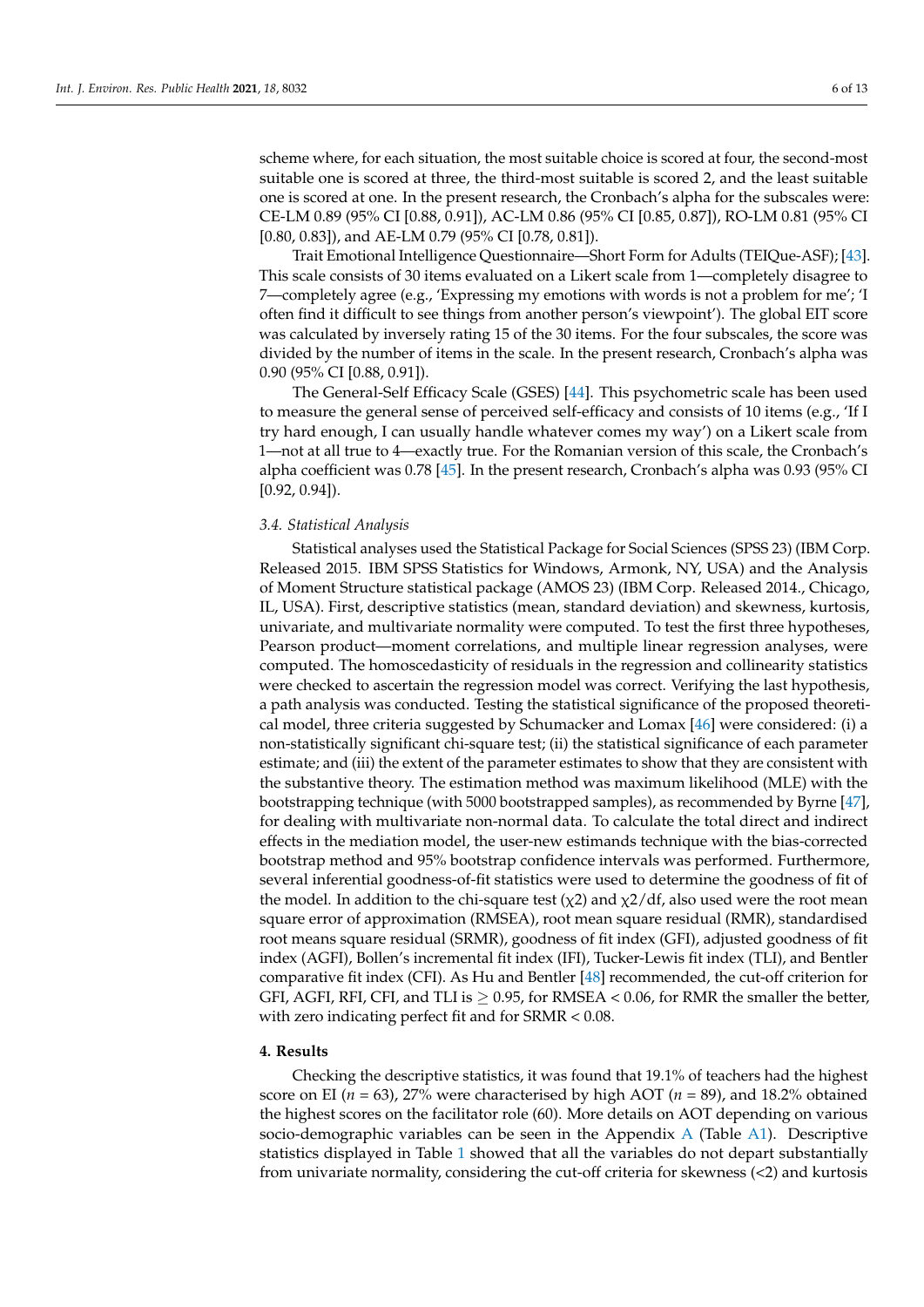(<7), according to West et al. [\[49\]](#page-12-1). Mardia's coefficient (6.132) and CR (3.213) proved the multivariate non-normality of the data.

| <b>Variables</b>      | Mean   | <b>SD</b> | <b>Skewness</b>  |            | Kurtosis         |                   |
|-----------------------|--------|-----------|------------------|------------|------------------|-------------------|
|                       |        |           | <b>Statistic</b> | Std. Error | <b>Statistic</b> | <b>Std. Error</b> |
| AOT                   | 37.55  | 14.81     | 0.22             | 0.134      | $-1.21$          | 0.268             |
| General self-efficacy | 31.25  | 6.09      | $-0.30$          | 0.134      | $-0.86$          | 0.268             |
| ΕI                    | 147.33 | 23.81     | 0.36             | 0.134      | $-0.36$          | 0.268             |
| Facilitator role      | 7.05   | 2.51      | 0.02             | 0.134      | $-1.13$          | 0.268             |
| CE-LM                 | 41.01  | 12.61     | 0.28             | 0.134      | $-0.82$          | 0.268             |

<span id="page-6-0"></span>**Table 1.** Descriptive statistic—mean, SD, skewness, and kurtosis.

Based on the Pearson's product—moment correlation coefficients obtained (as shown in Table [2\)](#page-6-1), the first two hypotheses were confirmed. As expected, AOT was positively associated with EI, general self-efficacy, CE-LM, and the Facilitator role. More specifically, we obtained a strong connection between AOT and EI, respectively, moderate associations between AOT on one hand and general self-efficacy, and CE-LM and the facilitator role on the other.

<span id="page-6-1"></span>**Table 2.** Correlation matrix between research variables.

| <b>Research Variables</b>    |          |                          |          |          | b |
|------------------------------|----------|--------------------------|----------|----------|---|
| AOT                          | -        |                          |          |          |   |
| ΕI                           | $0.64**$ | $\overline{\phantom{0}}$ |          |          |   |
| General self-efficacy        | $0.54**$ | $0.65**$                 | -        |          |   |
| CE-LM                        | $0.50**$ | $0.59**$                 | $0.36**$ | -        |   |
| Facilitator role             | $0.56**$ | $0.38**$                 | $0.35**$ | $0.67**$ | - |
| $-1$<br>$\sim$ $\sim$ $\sim$ |          |                          |          |          |   |

 $\frac{1}{2}$   $\frac{1}{2}$   $\frac{1}{2}$   $\frac{1}{2}$   $\frac{1}{2}$   $\frac{1}{2}$ 

The third hypothesis presupposing the predictive role of EI, general self-efficacy, CE-LM, and the facilitator role on AOT was validated. The results of multiple regression analysis indicated that the four hypothesised predictors explained 28.7% of the variance for AOT [F (4325) = 86.42,  $p < 0.001$ , R2 = 0.51]. More precisely, we obtained that EI (b = 0.34, t (325) = 5.68, *p* < 0.001), general self-efficacy (b = 0.18, t (325) = 3.47, *p* < 0.001), CE-LM (b = 0.19, t (325) = 3.59, *p* < 0.001), and the Facilitator role (b = 0.16, t (325) = 2.70, *p* < 0.001) significantly predicted AOT. An examination of residual statistics provided evidence that the residuals' mean was 0.00. As Field [\[50\]](#page-12-2) recommended, this value indicates that the regression model was good at explaining the evolution of the criterion. Additionally, collinearity statistics proved the independence of the residuals. More precisely, the lowest VIF coefficient was 1.90, and the highest, 2.53. The lowest tolerance coefficient was 0.39, and the highest was 0.52. A normal P-P plot of regression standardised residuals and rectangular scatterplot with standardised residual values between −3 and 3 highlighted the homoscedasticity or normal distribution of the residuals.

The absolute fit index ( $\chi$ 2 = 1.74, df = 1) and non-significant *p*-value (*p* = 0.186) illuminated a good fit to the data, with GFI =  $0.99$ , AGFI =  $0.96$ , CFI =  $0.99$ , RFI =  $0.97$ , TLI = 0.99, RMSEA = 0.04 (90% CI [0.00, 0.16]), RMR = 0.02, and SRMR = 0.01. All these results supplied evidence for the excellent fit of the theoretical model to the data.

The strengths of each contributing pathway in the mediation model (as shown in Figure [2\)](#page-7-0) were calculated using standardised path coefficients. The results showed that all paths were significant. More specifically, AOT was predicted by EI ( $\beta = 0.36$ ,  $p < 0.001$ ), general self-efficacy (β = 0.26, *p* < 0.001), CE-LM (β = 0.22, *p* < 0.001), and the Facilitator role (β = 0.14, *p* < 0.001). In addition, CE-LM was also predicted by EI (β = 0.25, *p* < 0.001) and general self-efficacy (β = 0.20,  $p$  < 0.001). Other paths revealed the Facilitator role was predicted by EI (β = 0.39, *p* < 0.001) and CE-LM (β = 0.50, *p* < 0.001).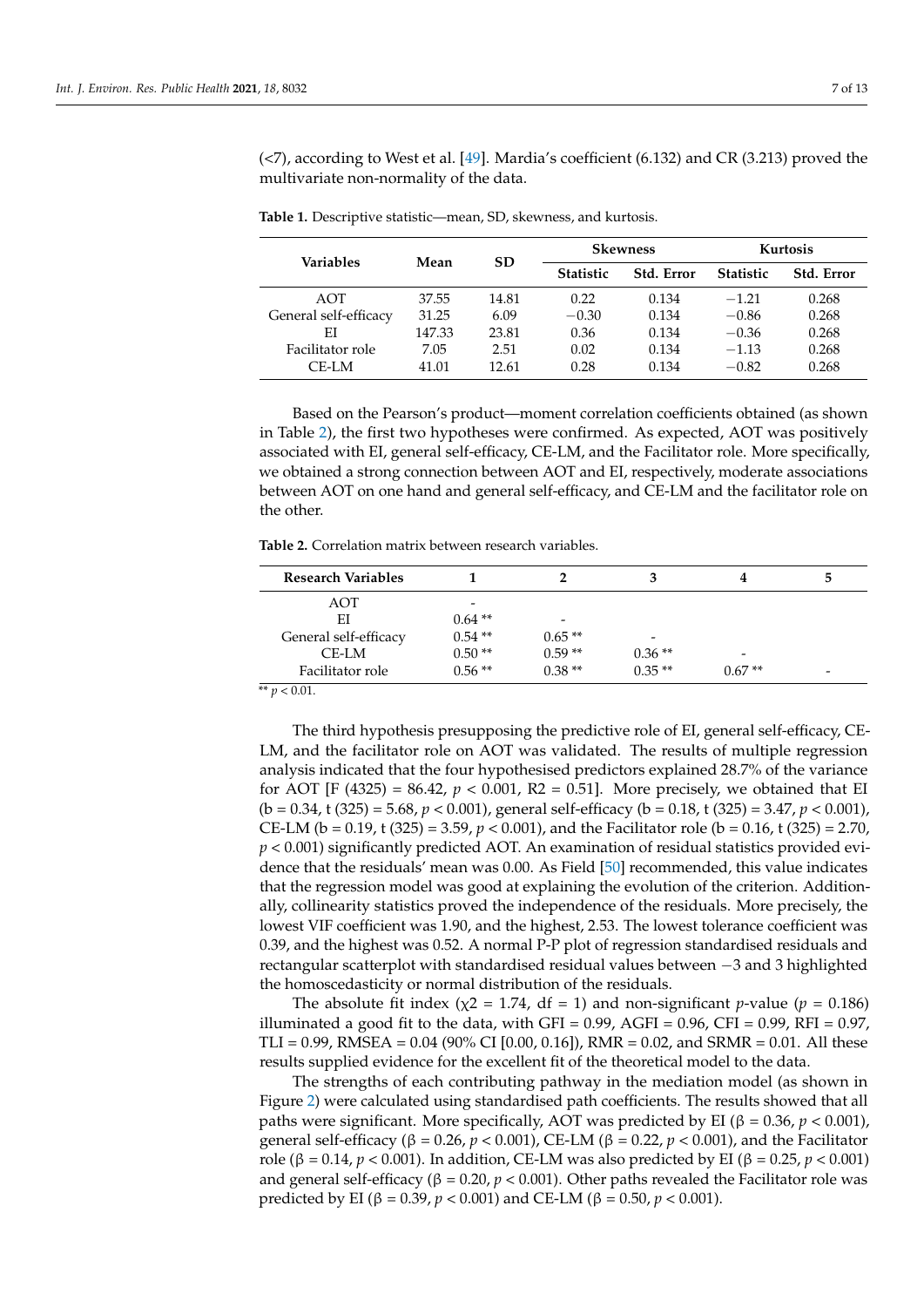<span id="page-7-0"></span>

dicted by EI (β = 0.39, *p* < 0.001) and CE-LS (β = 0.50, *p* < 0.001).

**Figure 2.** Mediation model of the relationship between EI, general self- efficacy, and AOT. **Figure 2.** Mediation model of the relationship between EI, general self- efficacy, and AOT.

ators, that is, CE-LM and the Facilitator role, was statistically significant (estimates, 95% bootstrap confidence intervals and bootstrap *p*-values are shown in Table 3). The outcomes evidenced partial mediation because the direct effect of EI on AOT remained statistically significant after controlling for the mediator variables (as shown in Table 3). The null hypotheses of no mediation were rejected for all variance estimators because none of the bootstrap confidence intervals included zero. Therefore, the first two sub-hypotheses were confirmed. The outcomes indicated that specific indirect effects via both mediators had similar values. Additionally, we noted that the serial mediation effect was also significant (as shown in Table 3); thus, the third subhypothesis was validated. Testing the impact of EI on AOT revealed that the total indirect effect via both medi-

| Various Effects of EI on AOT                                   | Estimate | Lower | Upper |       |
|----------------------------------------------------------------|----------|-------|-------|-------|
| $EI \rightarrow$ Facilitator $\rightarrow$ AOT                 | 0.06     | 0.01  | 0.09  | 0.001 |
| $EI \rightarrow CE-LM \rightarrow AOT$                         | 0.05     | 0.01  | 0.08  | 0.001 |
| $EI \rightarrow CE-LM \rightarrow Facilitator \rightarrow AOT$ | 0.02     | 0.01  | 0.03  | 0.006 |
| Total indirect effect                                          | 0.13     | 0.11  | 0.17  | 0.001 |
| Direct effect                                                  | 0.36     | 0.35  | 0.54  | 0.000 |
| Total effect                                                   | 0.49     | 0.38  | 0.53  | 0.000 |

<span id="page-7-1"></span>**Table 3.** Direct, indirect, and total effect of EI on AOT.

Total effect 0.49 0.38 0.53 0.000 Checking the various effects of general self-efficacy on AOT, we also obtained partial mediation, considering that the direct effect remained statistically significant after controlling for the mediating role of CE-LM (as depicted in Table [4\)](#page-7-2). Thus, the fourth subhypothesis was confirmed.

**Table 4.** Direct, indirect, and total effect of general self-efficacy on AOT.

<span id="page-7-2"></span>

| Various Effects of General Self-Efficacy on AOT                              | Estimate | Lower | Upper |       |
|------------------------------------------------------------------------------|----------|-------|-------|-------|
| Indirect effect: General self-efficacy $\rightarrow$ CE-LM $\rightarrow$ AOT | 0.05     | 0.01  | 0.09  | 0.008 |
| Direct effect: General self-efficacy $\rightarrow$ AOT                       | 0.26     | 0.23  | 0.29  | 0.001 |
| Total effect                                                                 | 0.31     | 0.28  | 0.34  | 0.001 |

In addition, we checked gender differences in terms of AOT based on a one-way ANOVA analysis. The results obtained, that is,  $F(1, 328) = 0.221$ ,  $p = 0.638$ , proved that no significant gender differences were found in AOT.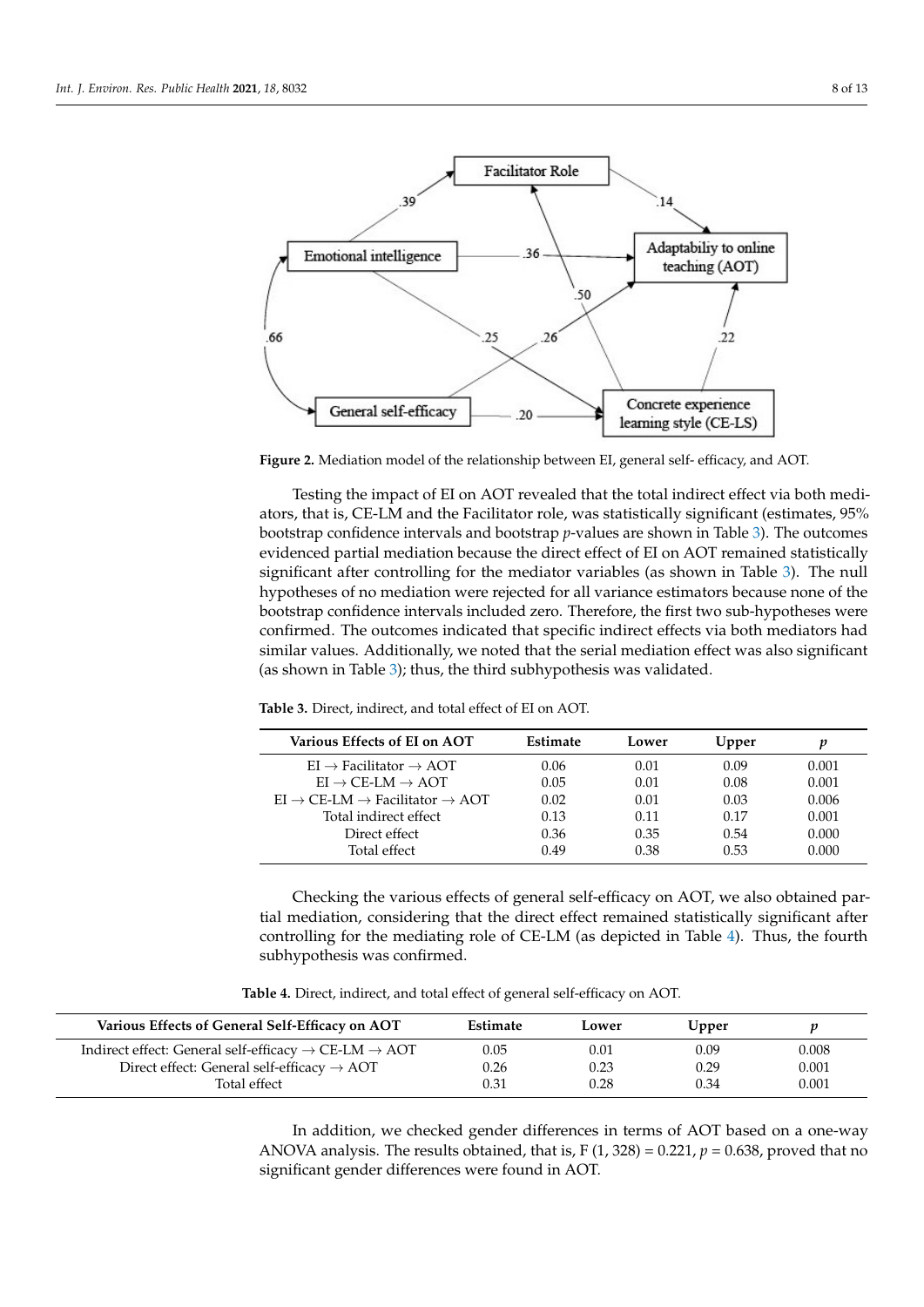# **5. Discussions**

This study explores AOT and its associated factors among primary and preschool teachers during the COVID-19 pandemic. The study found that AOT is facilitated by dispositional traits such as general self-efficacy and EI but also by CE-LM and the teacher's Facilitator role. The major strength of our research is that, although the changes produced in the teaching process during the pandemic were previously explored, the predictors and mediators of AOT analyzed in Kolb's ELT [\[14\]](#page-10-13) framework have not been studied to date, as far as we know.

The first key fact from the findings of the study was that AOT is significantly positively associated with dispositional traits such as EI and general self-efficacy. In this sense, although the link between online teaching and EI and the link between EI and adaptability to change have been discussed previously [\[25,](#page-11-27)[26,](#page-11-5)[28\]](#page-11-7), the relationship between EI and AOT during the COVID-19 pandemic context has not been highlighted. In this sense, our findings showed that the ability of teachers with increased EI to understand and manage emotions both themselves and in others helped them to constructively regulate their behaviors in response to a new and challenging pandemic online education context. Concerning the significant positive correlation between AOT and general self-efficacy, this finding is in line with other studies that have found a positive correlation between teacher self-efficacy and AOT [\[13](#page-10-12)[,51\]](#page-12-3). In addition, our findings are complementary to Johnson et al.'s [\[52\]](#page-12-4) study, which suggested that the lack of physical presence in the classroom affected the teacher's self-efficacy during the COVID-19 pandemic, more precisely by decreasing it, in the context of online teaching experience [\[53,](#page-12-5)[54\]](#page-12-6).

Second, the results of the current study showed for the first time in the literature a significant positive correlation between AOT on the one hand and CE-LM and the Facilitator role on the other. One explanation for this finding could be that the Facilitator role is characterised by a warm affirmative style, open to experience, which emphasizes personal relationships and inside-out learning, traits that promote overcoming obstacles and adversities in the instructional-educational process both in classroom and online teaching. According to Kolb [\[14\]](#page-10-13), teachers who learn in a concrete way prefer the Facilitator role. Moreover, our findings emphasized that entering the learning spiral through the role of facilitator ensures the best adaptability to online learning, the focus being the learner and the meaning instead of the matter or the action.

Third, the present study supplied evidence for the predictive role of EI, general selfefficacy, CE-LM, and the Facilitator role on AOT. Those teachers who have an increased EI, high general self-efficacy, and prefer both the Facilitator role and learning with concrete experience have more chances to adapt to online teaching.

Fourth, the specified multiple mediation model was fit to the data. As shown in the path analysis, CE-LM and the teacher's Facilitator role had a serial mediating role in the relationship between EI and AOT. Additionally, the relationship between general self-efficacy and AOT was mediated by the CE-LM. This pattern highlights that it takes more than high general self-efficacy and increased EI to be a teacher adapted to online teaching. Indeed, a teacher's Facilitator role with a strong preference for CE-LM comprises those psychological dimensions that complement and describe a teacher being just an efficacious and empathic teacher vs. being an adaptable teacher in online learning. It is natural that teachers with high EI adapt online to a greater extent than those with a low level because they can understand and manage students' emotions, even if they are not face to face. Moreover, due to EI, they can self-regulate the frustrating emotions generated by the shortcomings of computer-mediated interaction by the reduced possibility of intervention and help given to students. It seems plausible that efficacious/adapted teachers in online teaching contexts are those with high EI who predominantly use learning strategies based on concrete experience and prefer a Facilitator role, precisely because these characteristics imply (i) creating vivid learning experiences; (ii) stimulating students' curiosity and cognitive engagement; (iii) practical applicability of knowledge; and (iv) focusing on the teacher-student relationship and on inside-out learning. In addition,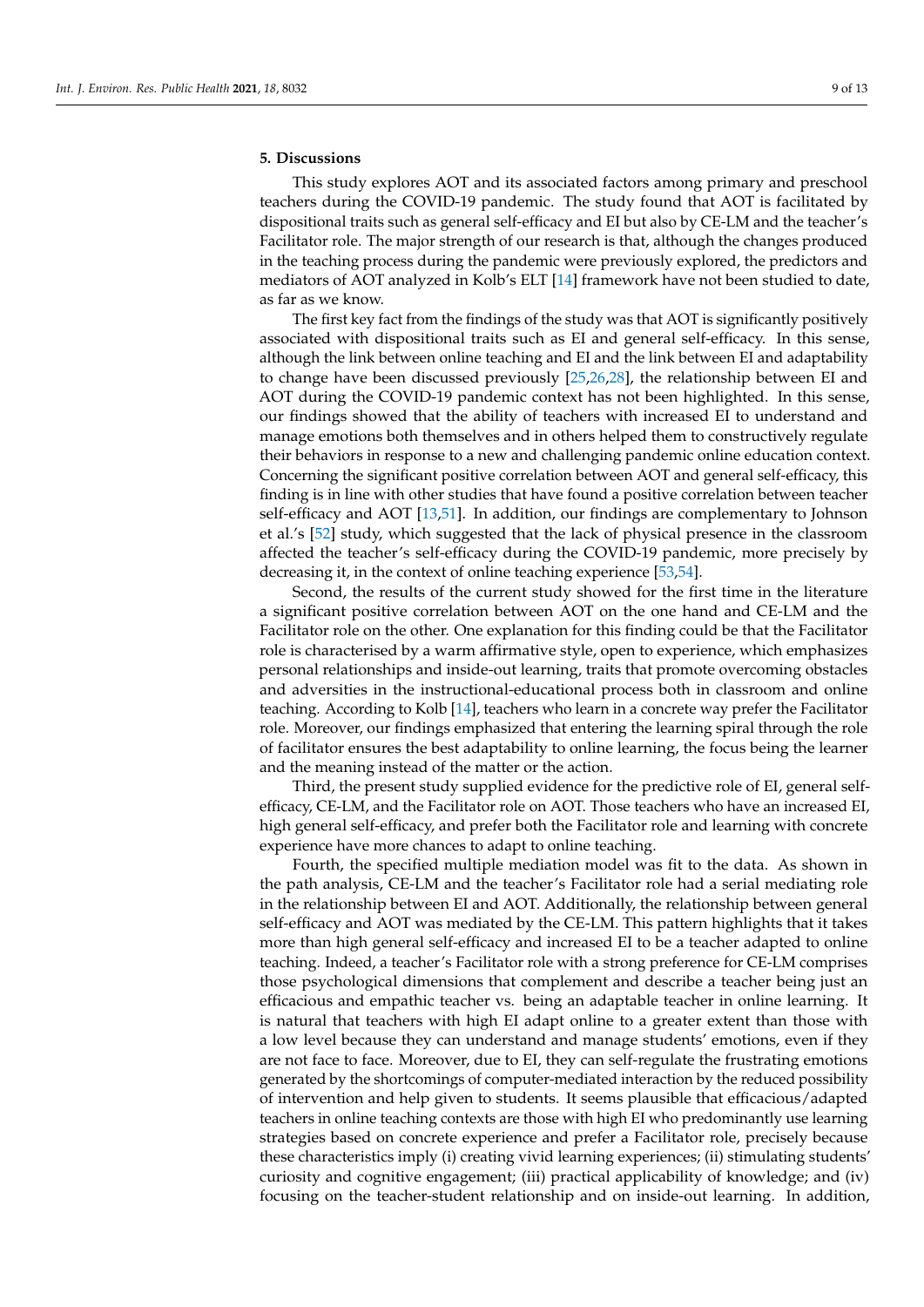our findings pointed out that the relationship between general self-efficacy and AOT was mediated by the CE-LM. In this sense, we can argue the Facilitator style represents the teacher's emotional intelligence in teaching online action and concrete experiences learning mode because the richness of techniques and learning methods through feeling and watching represents a way to be efficacious in the remote instructional process.

Despite the strengths and contributions of these findings, certain limitations exist. Because the main aim was to assess various predictive relationships and not to establish causal links, future research should consider examining longitudinal and experimental designs to deepen an understanding of the association between AOT and a Facilitator teacher's role. Second, to ensure that as many participants as possible were recruited for the study, the participants were not randomly selected across the study area. Instead, they were recruited through online and snowballing techniques and, hence, might not be representative of the population.

Future research is needed to expand empirical support for AOT predictors and mediators. More specifically, it is necessary to study the combined influence of facilitators, but also of the negative factors of AOT, such as (i) poor coping strategies with massive stressors encountered in online teaching, (ii) low levels of flexibility and openness, and (iii) lack of spontaneity in adapting to unpredictable and challenging situations.

#### **6. Conclusions**

The contribution of this research consists of extending the existing body of research on AOT during the COVID-19 pandemic by filling the knowledge gap regarding the mediating paths of the association between general self-efficacy, EI, and AOT. As mentioned above, to our knowledge, the present study is the first to date to investigate the topic of AOT based on Kolb's ELT [\[20\]](#page-11-1). The findings of the current study highlighted that teachers' online adaptability during the COVID-19 pandemic was influenced by dispositional traits such as EI, general self-efficacy, and teacher's Facilitator role and CE-LM. This study provides a complementary perspective on previous studies, highlighting how EI, general self-efficacy, and constructs from ELT [\[14\]](#page-10-13), such as a teacher's Facilitator role and CE-LM, can lead to a greater AOT among preschool and primary school teachers. All in all, the implications of this study for pedagogical online practice emphasize that, even though most of the studies conducted so far on remote teaching during the COVID-19 pandemic focused on teacher's technological burnout due to the lack of experience with digital devices and digital teaching [\[10\]](#page-10-9), psychological traits matter, including EI and general self-efficacy, as well as the teacher's Facilitator role and CE-LM. In other words, equipping people with the technological skills needed to cope with unexpected changes favors but is insuffient for effective AOT. Beyond the importance of high self-efficacy, the promotion of emotional skills to establish deep interpersonal connections, both physically and online, with the students represents important predictors of successful AOT. In this regard, interactive tutorials that require autonomy, online reading journals, personal stories in a blend of synchronous and asynchronous chat, and discussions with peers and instructors, as well as lectures that focus on interpretations [\[55\]](#page-12-7), can provide a sense of connection and belonging, even in distance learning. Other implications must be considered concerning training teachers to use concrete experience-learning strategies that can ensure viable solutions for remote teaching.

**Author Contributions:** C.-M.R. Conceptualization. C.-M.R. developed the questionnaires and collected the data. E.S. and C.-M.R. developed the analytical plan and undertook the statistical analyses. C.-M.R. and E.S. interpreted the results of the statistical analyses. C.-M.R. and E.S. wrote the paper. All authors have read and agreed to the published version of the manuscript.

**Funding:** This research received no external funding.

**Institutional Review Board Statement:** The study was conducted according to the guidelines of the Declaration of Helsinki and approved by the University of Bucharest Ethics Committee (no 11/26.04.2021).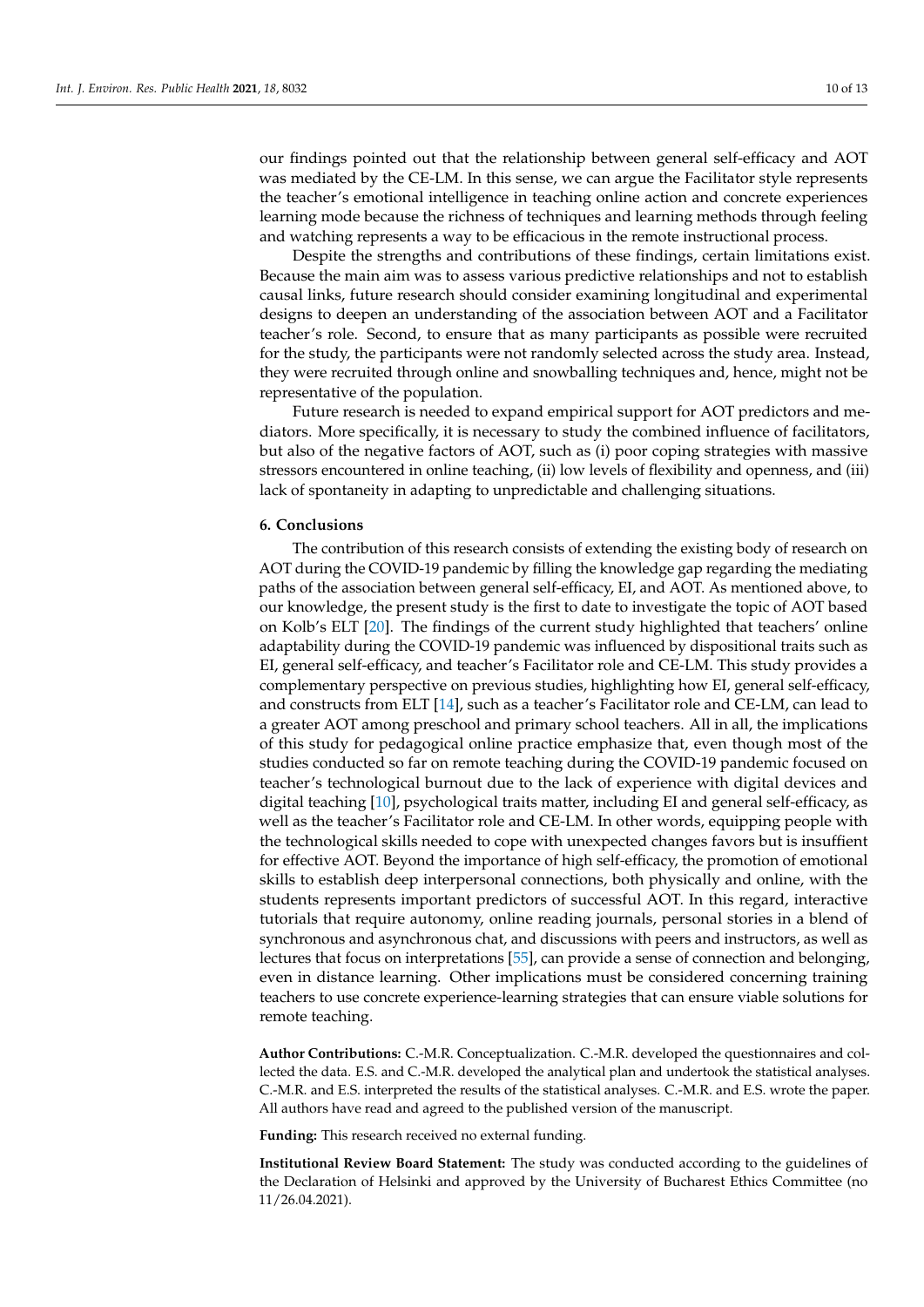**Informed Consent Statement:** Informed consent was obtained from all subjects involved in the study.

**Data Availability Statement:** The data are available for those who want to see it with justified reasons. Kindly contact the corresponding author.

**Acknowledgments:** We would like to thank all the teachers willing to volunteer to participate in this study.

**Conflicts of Interest:** Authors declare no conflict of interest.

#### <span id="page-10-18"></span>**Appendix A**

| Socio-Demographic Variables |                | Adaptability to Online Teaching (AOT) |                     |                   |              |  |  |
|-----------------------------|----------------|---------------------------------------|---------------------|-------------------|--------------|--|--|
|                             |                | <b>Low Level</b>                      | <b>Medium Level</b> | <b>High Level</b> | <b>Total</b> |  |  |
| Gender                      | Male           | 14                                    | 47                  | 23                | 84           |  |  |
|                             | Female         | 47                                    | 125                 | 74                | 246          |  |  |
| Environment                 | Urban          | 34                                    | 114                 | 89                | 217          |  |  |
|                             | Rural          | 27                                    | 58                  | 28                | 113          |  |  |
| Level of                    | Preschool      | 16                                    | 54                  | 38                | 108          |  |  |
| education                   | Primary school | 45                                    | 118                 | 59                | 222          |  |  |

<span id="page-10-19"></span>**Table A1.** AOT depending on various socio-demographic variables.

# **References**

- <span id="page-10-0"></span>1. UNICEF. *How Many Children and Young People Have Internet Access at Home? Estimating Digital Connectivity during the COVID-19 Pandemic*; UNICEF: New York, NY, USA, 2020.
- <span id="page-10-1"></span>2. Mishra, L.; Gupta, T.; Shree, A. Online Teaching-Learning in Higher Education during Lockdown Period of COVID-19 Pandemic. *Int. J. Educ. Res. Open* **2020**, *1*, 100012. [\[CrossRef\]](http://doi.org/10.1016/j.ijedro.2020.100012)
- <span id="page-10-2"></span>3. Larreamendy-Joerns, J.; Leinhardt, G. Going the Distance with Online Education. *Rev. Educ. Res.* **2006**, *76*, 567–605. [\[CrossRef\]](http://doi.org/10.3102/00346543076004567)
- <span id="page-10-3"></span>4. Stone, M.T.; Perumean-Chaney, S. The Benefits of Online Teaching for Traditional Classroom Pedagogy: A Case Study for Improving Face-to-Face Instruction. *MERLOT J. Online Learn. Teach.* **2011**, *7*, 393–400.
- <span id="page-10-4"></span>5. Thurlings, M.; Evers, A.T.; Vermeulen, M. Toward a Model of Explaining Teachers' Innovative Behavior: A Literature Review. *Rev. Educ. Res.* **2015**, *85*, 430–471. [\[CrossRef\]](http://doi.org/10.3102/0034654314557949)
- <span id="page-10-5"></span>6. Moore, R.L. Importance of Developing Community in Distance Education Courses. *Tech. Trends* **2014**, *58*, 20–24. [\[CrossRef\]](http://doi.org/10.1007/s11528-014-0733-x)
- <span id="page-10-6"></span>7. Safta-Zecheria, L. Challenges Experienced by Teachers Regarding Access to Digital Instruments, Resources, and Competences in Adapting the Educational Process to Physical Distancing Measures at the Onset of the COVID-19 Pandemic in Romania. *J. Educ. Sci.* **2020**, *21*, 69–86.
- <span id="page-10-7"></span>8. Ionescu, C.A.; Paschia, L.; Gudanescu Nicolau, N.L.; Stanescu, S.G.; Neacsu Stancescu, V.M.; Coman, M.D.; Uzlau, M.C. Sustainability Analysis of the E-Learning Education System during Pandemic Period—COVID-19 in Romania. *Sustainability* **2020**, *12*, 9030. [\[CrossRef\]](http://doi.org/10.3390/su12219030)
- <span id="page-10-8"></span>9. Fauzi, I.; Sastra Khusuma, I.H. Teachers' Elementary School in Online Learning of COVID-19 Pandemic Conditions. *J. Iqra Kaji. Ilmu Pendidik.* **2020**, *5*, 58–70. [\[CrossRef\]](http://doi.org/10.25217/ji.v5i1.914)
- <span id="page-10-9"></span>10. Scull, J.; Phillips, M.; Sharma, U.; Garnier, K. Innovations in Teacher Education at the Time of COVID19: An Australian Perspective. *J. Educ. Teach.* **2020**, *46*, 497–506. [\[CrossRef\]](http://doi.org/10.1080/02607476.2020.1802701)
- <span id="page-10-10"></span>11. Stănculescu, E. Fear of COVID-19 in Romania: Validation of the Romanian Version of the Fear of COVID-19 Scale Using Graded Response Model Analysis. *Int. J. Ment. Health Addict.* **2021**, *2*, 1–16.
- <span id="page-10-11"></span>12. Klapproth, F.; Federkeil, L.; Heinschke, F.; Jungmann, T. Teachers' Experiences of Stress and Their Coping Strategies during COVID-19 Induced Distance Teaching. *J. Pedagog. Res.* **2020**, *4*, 444–452. [\[CrossRef\]](http://doi.org/10.33902/JPR.2020062805)
- <span id="page-10-12"></span>13. Ma, K.; Chutiyami, M.; Zhang, Y.; Nicoll, S. Online Teaching Self-Efficacy during COVID-19: Changes, Its Associated Factors and Moderators. *Educ. Inf. Technol.* **2021**, *226*, 1–23. [\[CrossRef\]](http://doi.org/10.1007/s10639-021-10486-3)
- <span id="page-10-13"></span>14. Kolb, A.Y.; Kolb, D.A.; Passarelli, A.; Sharma, G. On Becoming an Experiential Educator: The Educator Role Profile. *Simul. Gaming* **2014**, *45*, 204–234. [\[CrossRef\]](http://doi.org/10.1177/1046878114534383)
- <span id="page-10-14"></span>15. Martin, A.J.; Nejad, H.; Colmar, S.; Liem, G.A.D. Adaptability: Conceptual and Empirical Perspectives on Responses to Change, Novelty and Uncertainty. *Aust. J. Guid. Couns.* **2012**, *22*, 58–81. [\[CrossRef\]](http://doi.org/10.1017/jgc.2012.8)
- <span id="page-10-15"></span>16. Collie, R.J.; Martin, A.J. Adaptability: An Important Capacity for Effective Teachers. *Educ. Pract. Theory* **2016**, *38*, 27–39. [\[CrossRef\]](http://doi.org/10.7459/ept/38.1.03)
- <span id="page-10-16"></span>17. Yao, J.; Rao, J.; Jiang, T.; Xiong, C. What Role Should Teachers Play in Online Teaching during the COVID-19 Pandemic? Evidence from China. *Sci. Insigt. Edu. Front.* **2020**, *5*, 517–524. [\[CrossRef\]](http://doi.org/10.15354/sief.20.ar035)
- <span id="page-10-17"></span>18. Kalimullina, O.; Tarman, B.; Stepanova, I. Education in the Context of Digitalization and Culture: Evolution of the Teacher's Role, Pre-Pandemic Overview. *J. Ethn. Cult. Stud.* **2020**, *8*, 226–238. [\[CrossRef\]](http://doi.org/10.29333/ejecs/629)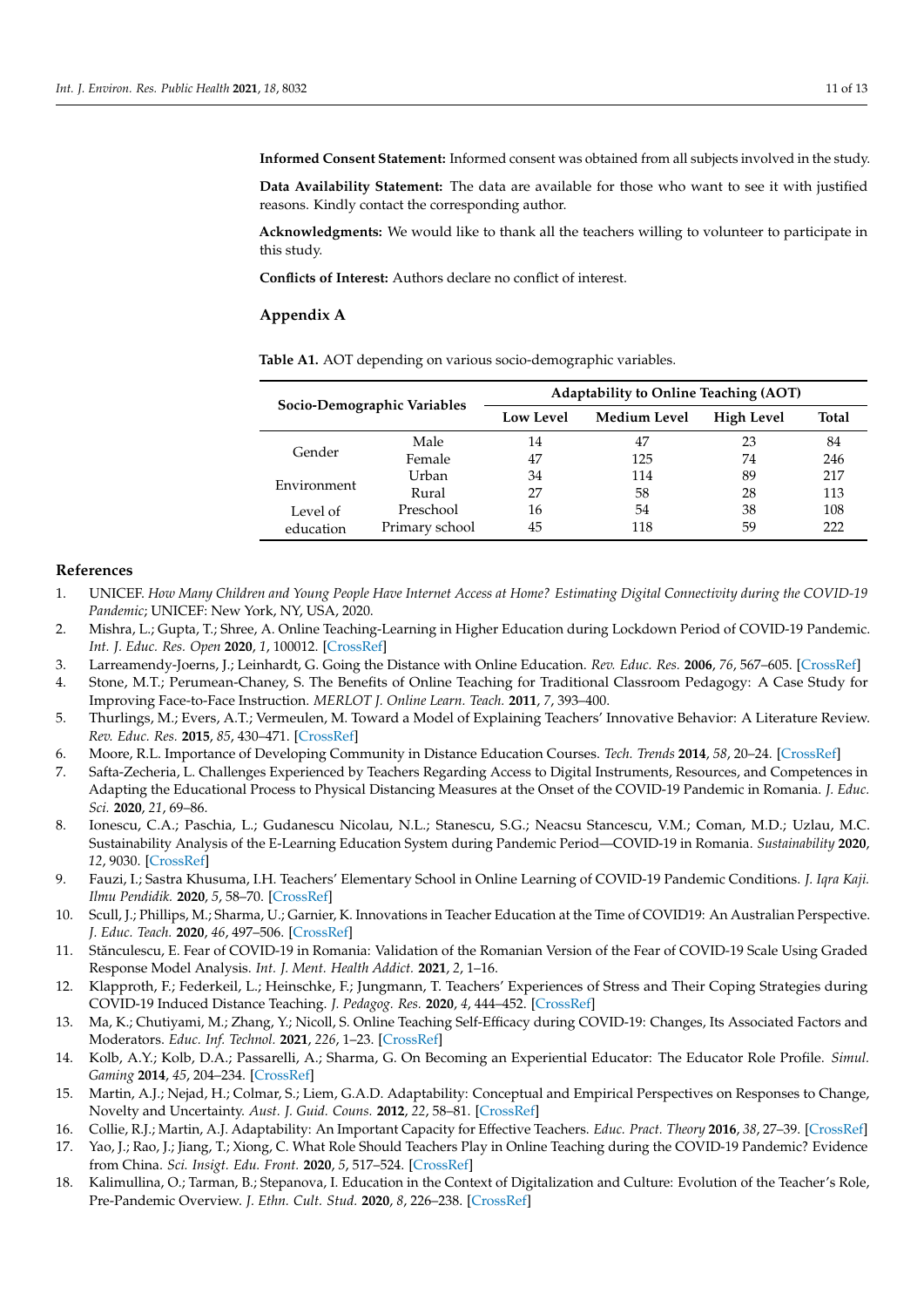- <span id="page-11-0"></span>19. Kolb, A.Y.; Kolb, D.A. *The Kolb Learning Style Inventory—Version 4.0*; Experience Based Learning Systems: Boston, MA, USA, 2013; p. 234.
- <span id="page-11-1"></span>20. Kolb, D. *Experiential Learning: Experience as the Source of Learning and Development; Prentice Hall: Hoboken, NJ, USA, 1984;* Volume 1.
- <span id="page-11-2"></span>21. Davidson, G.V. Matching Learning Styles with Teaching Styles: Is It a Useful Concept in Instruction? *Perform. Instr.* **1990**, *29*, 36–38. [\[CrossRef\]](http://doi.org/10.1002/pfi.4160290410)
- <span id="page-11-3"></span>22. Toyama, M.; Yamazaki, Y. Are There Effects of a Match between Learning Style and Teaching Style in an EFL Classroom? *Innov. Lang. Learn. Teach.* **2020**, *14*, 243–258. [\[CrossRef\]](http://doi.org/10.1080/17501229.2019.1575386)
- <span id="page-11-4"></span>23. Coetzee, M.; Harry, N. Emotional Intelligence as a Predictor of Employees' Career Adaptability. *J. Vocat. Behav.* **2014**, *84*, 90–97. [\[CrossRef\]](http://doi.org/10.1016/j.jvb.2013.09.001)
- 24. Fabio, A.D.; Palazzeschi, L. Emotional intelligence and self-efficacy in a sample of italian high school teachers. *Soc. Behav. Personal. Int. J.* **2008**, *36*, 315–326. [\[CrossRef\]](http://doi.org/10.2224/sbp.2008.36.3.315)
- <span id="page-11-27"></span>25. Parmentier, M.; Pirsoul, T.; Nils, F. Examining the Impact of Emotional Intelligence on Career Adaptability: A Two-Wave Cross-Lagged Study. *Personal. Individ. Differ.* **2019**, *151*, 109446. [\[CrossRef\]](http://doi.org/10.1016/j.paid.2019.05.052)
- <span id="page-11-5"></span>26. Sony, M.; Mekoth, N. The Relationship between Emotional Intelligence, Frontline Employee Adaptability, Job Satisfaction and Job Performance. *J. Retail. Consum. Serv.* **2016**, *30*, 20–32. [\[CrossRef\]](http://doi.org/10.1016/j.jretconser.2015.12.003)
- <span id="page-11-6"></span>27. Berenson, R.; Boyles, G.; Weaver, A. Emotional Intelligence as a Predictor of Success in Online Learning. *Int. Rev. Res. Open Distrib. Learn.* **2008**, *9*, 1–17. [\[CrossRef\]](http://doi.org/10.19173/irrodl.v9i2.385)
- <span id="page-11-7"></span>28. Engin, M. Analysis of Students' Online Learning Readiness Based on Their Emotional Intelligence Level. *Univers. J. Educ. Res.* **2017**, *5*, 32–40. [\[CrossRef\]](http://doi.org/10.13189/ujer.2017.051306)
- <span id="page-11-8"></span>29. Li, C.; Dewaele, J.-M. The Predictive Effects of Trait Emotional Intelligence and Online Learning Achievement Perceptions on Foreign Language Class Boredom among Chinese University Students. *Foreign Lang. Foreign Lang. Teach.* **2020**, *5*, 33–44.
- <span id="page-11-9"></span>30. Putri, R.S.; Purwanto, A.; Pramono, R.; Asbari, M.; Wijayanti, L.M.; Hyun, C.C. Impact of the COVID-19 Pandemic on Online Home Learning: An Explorative Study of Primary Schools in Indonesia. *Int. J. Adv. Sci. Technol.* **2020**, *29*, 4809–4818.
- <span id="page-11-10"></span>31. Bao, W. COVID-19 and Online Teaching in Higher Education: A Case Study of Peking University. *Hum. Behav. Emerg. Technol.* **2020**, *2*, 113–115. [\[CrossRef\]](http://doi.org/10.1002/hbe2.191)
- <span id="page-11-11"></span>32. Anderson, L. 'Smiles Are Infectious': What a School Principal in China Learned from Going Remote. 2020. Available online: [https:](https://www.edsurge.com/news/2020-03-20-smiles-are-infectious-what-a-school-principal-in-china-learned-from-going-remote.) [//www.edsurge.com/news/2020-03-20-smiles-are-infectious-what-a-school-principal-in-china-learned-from-going-remote.](https://www.edsurge.com/news/2020-03-20-smiles-are-infectious-what-a-school-principal-in-china-learned-from-going-remote.) (accessed on 4 June 2021).
- <span id="page-11-12"></span>33. Stănculescu, E. Psychological Predictors and Mediators of Subjective Well-Being in a Sample of Romanian Teachers. *Rev. Cercet. ¸Si Interv. Socială* **2014**, *46*, 37–52.
- <span id="page-11-13"></span>34. Bandura, A. Theoretical Perspectives. *Self-Effic. Exerc. Control.* **1997**, *2*, 1–35.
- <span id="page-11-14"></span>35. Scholz, U.; Doña, B.G.; Sud, S.; Schwarzer, R. Is General Self-Efficacy a Universal Construct? Psychometric Findings from 25 Countries. *Eur. J. Psychol. Assess.* **2002**, *18*, 242. [\[CrossRef\]](http://doi.org/10.1027//1015-5759.18.3.242)
- <span id="page-11-15"></span>36. Capri, B.; Guler, M. Evaluation of Burnout Levels in Teachers Regarding Socio-Demographic Variables, Job Satisfaction and General Self-Efficacy. *Eurasian J. Educ. Res.* **2018**, *18*, 123–144. [\[CrossRef\]](http://doi.org/10.14689/ejer.2018.74.7)
- <span id="page-11-16"></span>37. Glackin, M.; Hohenstein, J. Teachers' Self-Efficacy: Progressing Qualitative Analysis. *Int. J. Res. Method Educ.* **2018**, *41*, 271–290. [\[CrossRef\]](http://doi.org/10.1080/1743727X.2017.1295940)
- <span id="page-11-17"></span>38. Kreijns, K.; Van Acker, F.; Vermeulen, M.; Van Buuren, H. What Stimulates Teachers to Integrate ICT in Their Pedagogical Practices? The Use of Digital Learning Materials in Education. *Comput. Hum. Behav.* **2013**, *29*, 217–225. [\[CrossRef\]](http://doi.org/10.1016/j.chb.2012.08.008)
- <span id="page-11-18"></span>39. Agustino, R.; Pertiwi, S. Estimation of the Relationship Between Learning Styles Inventory and Online Learning During the Pandemic. *Archives* **2020**, *3*, 553–561.
- <span id="page-11-19"></span>40. Simpson, C.; Du, Y. Effects of Learning Styles and Class Participation on Students' Enjoyment Level in Distributed Learning Environments. *J. Educ. Libr. Inf. Sci.* **2004**, *45*, 123–136. [\[CrossRef\]](http://doi.org/10.2307/40323899)
- <span id="page-11-20"></span>41. Morgan, H. Best Practices for Implementing Remote Learning during a Pandemic. *Clear. House J. Educ. Strateg. Issues Ideas* **2020**, *93*, 135–141. [\[CrossRef\]](http://doi.org/10.1080/00098655.2020.1751480)
- <span id="page-11-21"></span>42. Hair, J.; Black, W.; Babin, B.; Anderson, R. Multivariate Data Analysis: Pearson College Division. 2010. Available online: [https://www.pearson.com/uk/educators/higher-education-educators/program/Hair-Multivariate-Data-Analysis-Global-](https://www.pearson.com/uk/educators/higher-education-educators/program/Hair-Multivariate-Data-Analysis-Global-Edition-7th-Edition/PGM916641.html)[Edition-7th-Edition/PGM916641.html](https://www.pearson.com/uk/educators/higher-education-educators/program/Hair-Multivariate-Data-Analysis-Global-Edition-7th-Edition/PGM916641.html) (accessed on 7 June 2021).
- <span id="page-11-22"></span>43. Petrides, K.V. Psychometric Properties of the Trait Emotional Intelligence Questionnaire (TEIQue). In *Assessing Emotional Intelligence*; Parker, J.D.A., Saklofske, D.H., Stough, C., Eds.; The Springer Series on Human Exceptionality; Springer: Boston, MA, USA, 2009; pp. 85–101. [\[CrossRef\]](http://doi.org/10.1007/978-0-387-88370-0_5)
- <span id="page-11-23"></span>44. Schwarzer, R.; Jerusalem, M. Generalized Self-Efficacy Scale. Meas. Health Psychol. User's Portf. Causal Control. *Beliefs* **1995**, *1*, 35–37.
- <span id="page-11-24"></span>45. Vasiliu, D.; Marinescu, D.; Marinescu, G.; Rizeanu, S. Evaluarea Autoeficacității. Proprietăți Psihometrice Pentru Self-Efficacy Scales: SES. *Rev. Stud. Psihol.* **2015**, *2*, 210–222.
- <span id="page-11-25"></span>46. Schumacker, R.E.; Lomax, R.G. *A Beginner's Guide to Structural Equation Modeling*; Psychology Press: Hove, UK, 2004.
- <span id="page-11-26"></span>47. Byrne, B.M. *Structural Equation Modeling with AMOS: Basic Concepts, Applications, and Programming (Multivariate Applications Series)*; Lawrence Erlbaum Associates: New York, NY, USA, 2010; Volume 396, p. 7384.